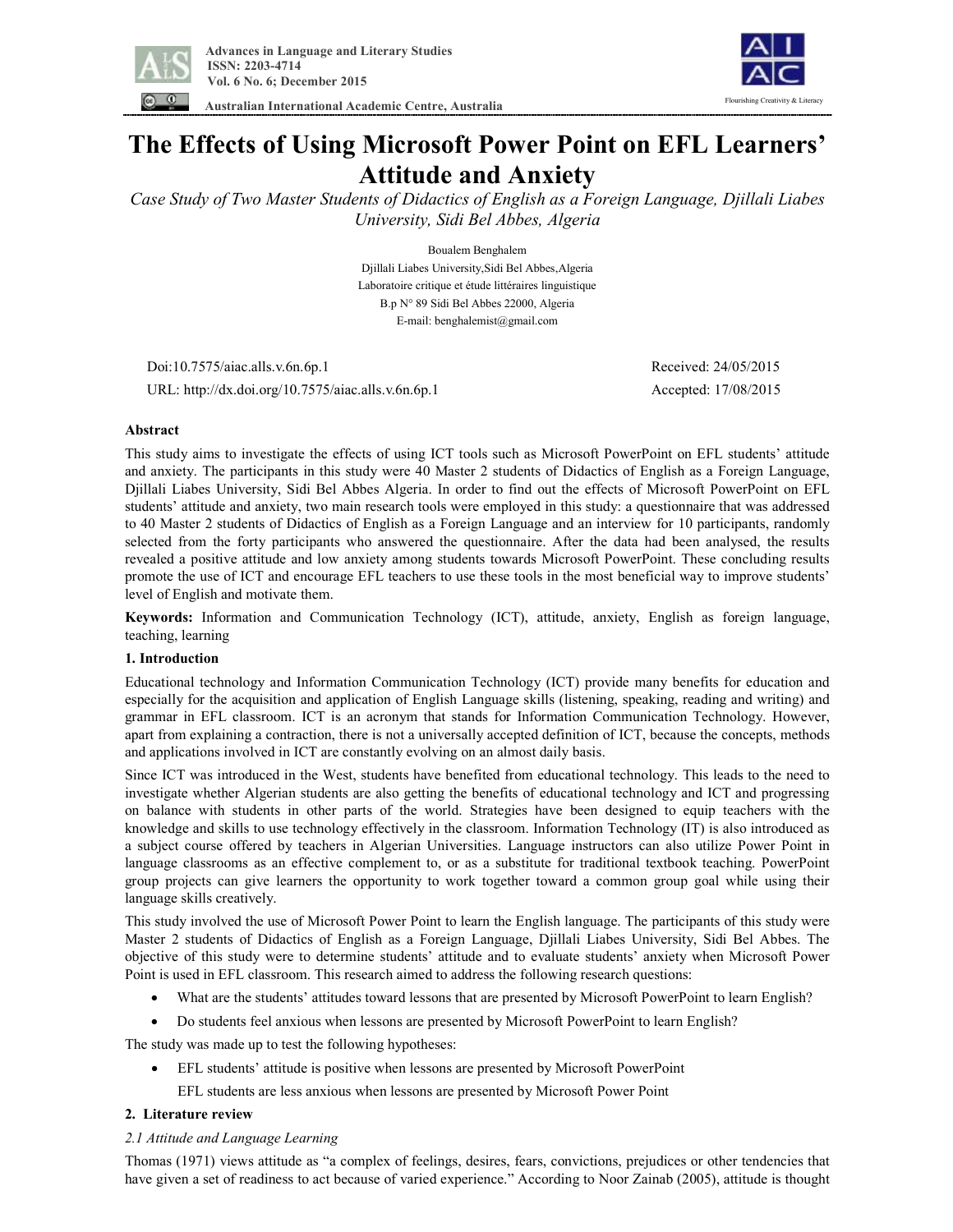to provide answers to why some students avoid while others approach educational tasks. Noor Zainab (2005) gave an example that "if students develop positive attitudes towards learning English language, they presumably can enhance their favourable attitudes towards learning the language which in turn may lead to successful achievement." Hedge (2000) points out that, "a learner who has generally negative attitudes towards learning English will have a high affective filter and the task for the teacher will be substantial."

Teachers also can help in changing students' attitude to learn a language. Disick (1972) as cited in Noor Zainab (2005) suggests that "attitudes towards second language learning can be improved if teachers seek to promote their students' needs and interests."

# *2.2 Anxiety and Language Learning*

Anxiety can be defined as "a state of uneasiness and apprehension or fear caused by the anticipation of something threatening" (Koba, Ogawa and Wilkinson, 2000). In addition, Spielberger (1972) defined anxiety as :

### *Unpleasant emotional state or condition, which is characterised by subjective feelings of tension, apprehension, and worry, and by activation or arousal of the autonomic nervous system.*

In general, anxiety includes tension, nervousness, fear or worry and is a rather negative or unfavourable feeling. Von Wörde (2003) believes that both foreign and second language learners experience language anxiety and poses potential problems as it can interfere with the acquisition, retention and production of the new language. High levels of anxiety could prevent a student from trying in the learning process.

Teachers play an important role in reducing student anxiety. Von Wörde (2003) found that, "teachers who provide a supportive and understanding environment, who employ non-threatening teaching methods, and who use appealing and relevant topics seem to enhance the foreign language experience."

# *2.3 Educational Technology and ICT in Algeria*

As Kennewell (2004) argues, the term ICT covers all aspects of computers, networks (including the Internet) and certain other devices with information storage and processing capacity such as calculators, mobile phones and automatic control devices. ICT is an acronym that stands for Information Communications Technology.

According to Kennewell (2004), ICT resources are broadly classified as follow:

• **Hardware:** The equipment, such as a PC or interactive whiteboard;

• **Software:** The stored instructions, which enable the hardware to operate automatically, together with the information that it stores and processes, such as a word processing program and the documents produced using it

• **Media:** The materials that carry data and programs, such as floppy or hard disks.

• **Services:** Combinations of hardware, software and human resources that enable users to achieve more than they could with hardware and software alone, such as the Internet.

Algeria is encouraging and fostering the use of ICT to enhance the development process in general and the development of the educational system in particular, paving the road for an ICT policy framework along with an implementation strategy (Hamdy, 2007).

According to Hamdy (2007), the government is committed to set forth a policy for the integration of ICT within the educational system. The reform of the educational process and inclusion of ICT with a set structure was formally included in the country's formal ICT policy in June 2002 with an allocation of three billion dinar. Some Algerian universities have computer labs and Internet access for faculty, students, and administration in addition to the availability of digital libraries. Each university has its own ICT policy to accelerate the educational process and offer better learning opportunities in virtual universities and with distance and open learning.

# *2.4 Using Power Point in EFL Classroom*

As Radanov (2008) explains, "PowerPoint is a type of presentation software that allows one to show coloured text and images with simple animation and sound". This tool can be shown on a computer screen or using a projector with a large screen for the whole class who can view the same presentation at the same time. PowerPoint has many features, which make it a useful classroom tool. It can save teachers time because the materials that are produced for PowerPoint can be reused many times. PowerPoint also allows teachers to vary their teaching methods and break the routine (Ahmed, 2005). Moreover, Steele & Johnson (n.d) note that using PowerPoint's big screen allows all learners (at the front and back of the class) to see what is being introduced. They argue that, when used appropriately, it can enhance the teacher's instruction and learners' motivation. Of course, teachers must also be aware of potential disadvantages of using PowerPoint. The use of presentation software encourages use of all four skills. Fisher (2003) explains that PowerPoint "can be used for initial teaching, for practice and drilling, for games, for reviews, and for tests."

# **3. Methodology**

To allow the investigation of students' perceptions of the use of Microsoft Power Point, the study was based on mixed model research paradigm. The choice of this research design was pointed by the aim of the study and also the type of data to be analysed and discussed. The most important material used in this study was obtained from the closed-form questionnaire responses of the participants along with their responses to the open-form questionnaire administered for both students.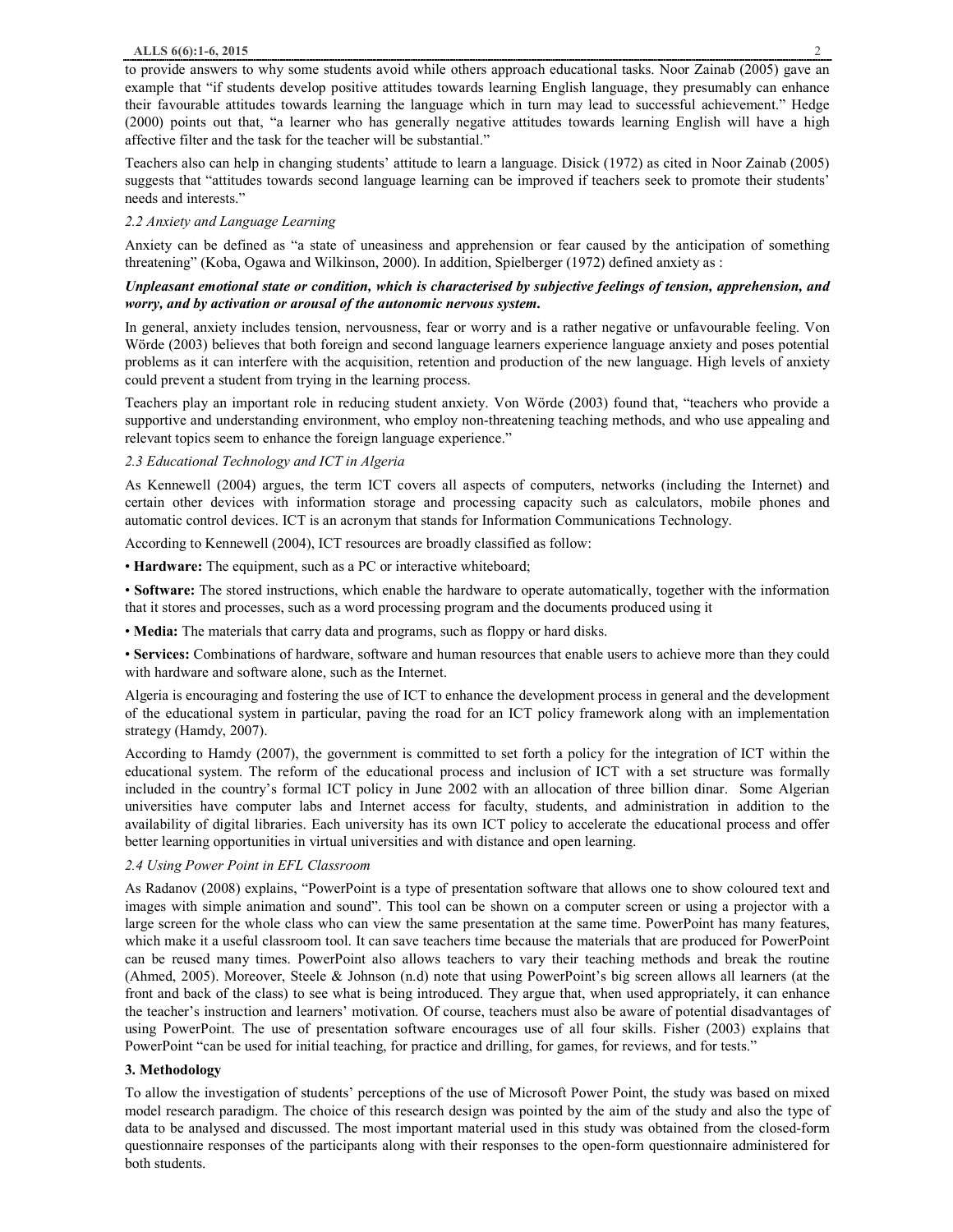The respondents for this study were 40 LMD Master 2 students of Didactics of English as Foreign Language in the Djillali Liabes University Sidi Bel Abbes, Faculty of Letters, Languages and Arts. They usually have few teachers who use power point to present their lessons. At that particular stage of the study, the choice of participants was based on some standards, which make the selection ideal. First, they are typical EFL Algerian learners. Second, they are students at Djillali Liabes University and consequently are more convenient in location to the researcher in terms of access and delivery of the survey. Third, they are particularly exposed to ICT in general and the use of Microsoft Power Point by few teachers. Finally, it seems likely that by fifth year of their studies in the faculty and after a long-term exposure to mandatory foreign language instructions in secondary and high schools prior to their study at university. The students' academic level is ideal for this study because they have enough experience to propose some helpful insights about the use of Microsoft Power Point in EFL classroom.

The questionnaire was distributed for the participants during class sessions, after a brief explanation about the nature of the study and its major implication in the LMD system. They were agreed to have enough time to give back the answers to the researcher himself. Following the semi-structured format, the interviews with 10 participants were conducted in an informal manner (English or Algerian Arabic).

#### **4. Results and Discussions**

### *4.1 Participants*

The questionnaire used in this study was distributed to 40 Master 2 students of didactics of English foreign language at Djillali Liabes University Sidi Bel Abbes. In this study, the numbers of male and female students are not equally represented, as there are 7 male and 33 female respondents between the age of 21 and 46 years old as shown in the following table:

#### Table 4.1 Gender of the Participants

|        | Number       | Percentage |
|--------|--------------|------------|
| Female | 33           | 82.5%      |
| Male   | 7            | 17.5%      |
|        | $Total = 40$ | 100%       |

#### *4.2 Participants' Attitude towards Using Microsoft Power Point*

Table 4.2 was devoted to seek participants' attitude towards using Microsoft Power Point; four items were designed for this purpose. It shows the results given by the participants determined if they have positive or negative attitude.

Table 4.2 Participants' Attitude towards Using Microsoft Power Point

| Statements                                                                           | Strongly<br>agree |               | agree       |               | Total<br>$(SA+A)$        |               | undecided    |               | Disagree         |                | Strongly<br>disagree |               | Total<br>$(SD+D)$ |               |
|--------------------------------------------------------------------------------------|-------------------|---------------|-------------|---------------|--------------------------|---------------|--------------|---------------|------------------|----------------|----------------------|---------------|-------------------|---------------|
|                                                                                      | $N^{\circ}$       | $\frac{0}{0}$ | $N^{\circ}$ | $\frac{0}{0}$ | $N^{\circ}$              | $\frac{0}{0}$ | $N^{\circ}$  | $\frac{0}{0}$ | $N^{\circ}$      | $\frac{0}{0}$  | $N^{\circ}$          | $\frac{0}{0}$ | $N^{\circ}$       | $\frac{0}{0}$ |
| I believe I can use<br>Microsoft<br>PowerPoint to<br>improve my<br>language skills.  | 25                | 62,5          | 10          | 25            | 35                       | 87,5          | 5            | 12,5          | $\mathbf{0}$     | $\theta$       | $\boldsymbol{0}$     | $\mathbf{0}$  | $\mathbf{0}$      | $\theta$      |
| It is boring to only<br>listen to my<br>lecturer in normal<br>English class.         | 6                 | 15            | 21          | 52,5          | 27                       | 67,5          | 2            | 5             | $\boldsymbol{0}$ | $\overline{0}$ | 11                   | 27,5          | 11                | 27,5          |
| Microsoft Power<br>Point makes it easy<br>for me to learn<br>English.                | 33                | 82,5          | 7           | 17,5          | 40                       | 100           | $\mathbf{0}$ | $\mathbf{0}$  | $\boldsymbol{0}$ | $\mathbf{0}$   | $\boldsymbol{0}$     | $\mathbf{0}$  | $\mathbf{0}$      | $\mathbf{0}$  |
| I am not interested<br>to use Microsoft<br>PowerPoint in<br>doing a<br>presentation. | 2                 | 5             | 2           | 5             | $\overline{\mathcal{A}}$ | 10            | 5            | 12,5          | 7                | 17,5           | 24                   | 60            | 31                | 77,5          |

In response to the first statement, "I believe I can use Microsoft PowerPoint to improve my language skills", 62.5% of the participants strongly agreed, 25% agreed and only 12.5% were undecided. The next statement was aimed to seek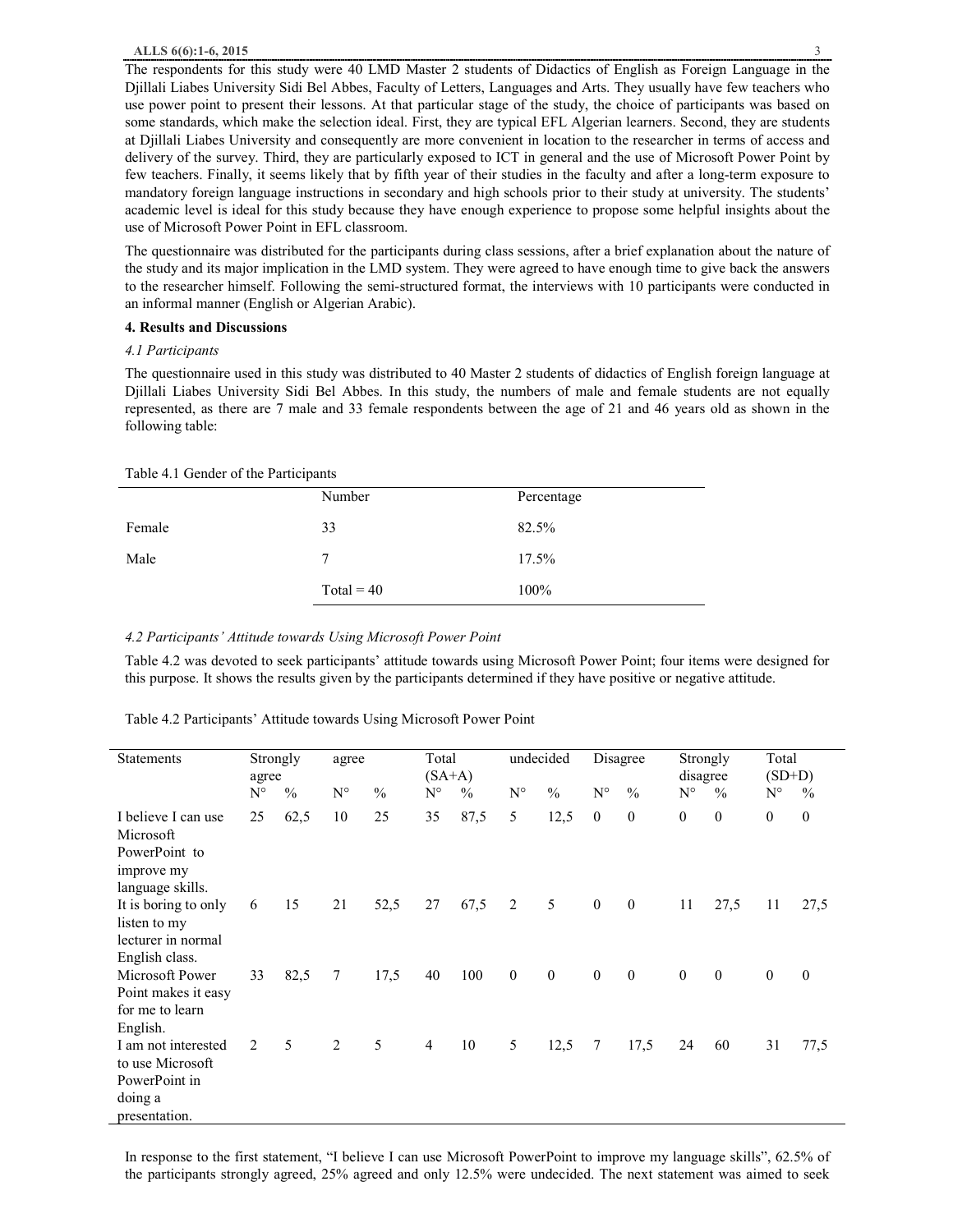participants' attitude toward a classroom where there is no use of technology. A total of 67.5% agreed with the statement "It is boring to only listen to my lecturer in normal English class" while a group of 27.5% disagreed and 5% were undecided. All the participants (100%) found that Microsoft PowerPoint had an easy feature of facilitating work when mistakes occur and need to be corrected. A high percentage of 77.5% disagreed with the last statement "I am not interested to use Microsoft PowerPoint in doing a presentation" while a minority of 5% strongly agreed, 5% agreed, however,12% of the participants were undecided.

### *4.3 Anxiety Level of Participants towards Using Microsoft Power Point*

The final part of the questionnaire was designed to determine the anxiety level of participants towards the use of Microsoft Power point in EFL classroom. Three items were designed concerning this regard and the table 3.5 shows the ratings used to determine high and low anxiety of the respondents.

Table 4.3 shows that in response to the statement "I become anxious when my teacher uses a Microsoft PowerPoint presentation", 15% strongly agreed, 12.5% agreed while 32.5% disagreed, 27.5% strongly disagreed while 12.5% were undecided.

Almost all the participants (97.5%) agreed with the statement "I feel very disappointed when my Microsoft Power Point presentation does not work" 82.5% of the participants strongly agreed while 15% agreed. An amount of 75% of the respondents agreed with the final statement "After the training provided, I felt less anxious when I was asked to prepare a Microsoft Power Point presentation."62.5% of the participants strongly agreed, 2.5% agreed whereas 17.5% disagreed, 2.5% strongly disagreed and 5% were undecided.

| <b>Statements</b>                                                                                                                 | Strongly<br>Agree |      | Agree       |               | Total<br>$(SA+A)$ |               | Undecided   |               | Disagree       |                | Strongly<br>Disagree |          | Total<br>$(SD+D)$ |               |
|-----------------------------------------------------------------------------------------------------------------------------------|-------------------|------|-------------|---------------|-------------------|---------------|-------------|---------------|----------------|----------------|----------------------|----------|-------------------|---------------|
|                                                                                                                                   | $N^{\circ}$       | $\%$ | $N^{\circ}$ | $\frac{0}{0}$ | $N^{\circ}$       | $\frac{0}{0}$ | $N^{\circ}$ | $\frac{0}{0}$ | $N^{\circ}$    | $\%$           | $N^{\circ}$          | $\%$     | $N^{\circ}$       | $\frac{0}{0}$ |
| I become anxious when<br>my teacher uses a<br>Microsoft PowerPoint<br>presentation.                                               | 6                 | 15   | 5           | 12,5          | 11                | 27,5          | 5           | 12,5          | 13             | 32,5           | 11                   | 27,5     | 24                | 60            |
| I feel very disappointed<br>when Microsoft Power<br>Point presentation does<br>not work.                                          | 33                | 82,5 | 6           | 15            | 39                | 97,5          | - 1         | 2,5           | $\overline{0}$ | $\overline{0}$ | $\theta$             | $\theta$ | $\theta$          | $\theta$      |
| After the training<br>provided, I felt less<br>anxious when I was<br>asked to prepare a<br>Microsoft Power Point<br>presentation. | 29                | 72,5 | 1           | 2,5           | 30                | 75            | 2           | $5^{\circ}$   | $\tau$         | 17,5           | $\overline{1}$       | 2,5      | 8                 | 20            |

Table 4.3 Anxiety Level of Participants towards Using Microsoft Power Point.

# *4.4 Discussion of the Participants' Attitude Findings*

In general, the majority of the participants (87.5%) had a positive attitude towards using Microsoft PowerPoint to improve the English language skills (listening, speaking writing and reading) however 12.5% were neutral. This positive attitude of most participants indicate that there is a shift of the learning style since most participants (67.5%) replied that the lecture presented without the use of technology is boring. However, a small proportion (27.5%) still preferred the old method of conventional white board and marker. This is expected because learning style differs from one learner. Some students appreciate the use of technology and others are still techno phobic.



Figure 4.1 Participants' Attitude about the Impact of Using of Microsoft PowerPoint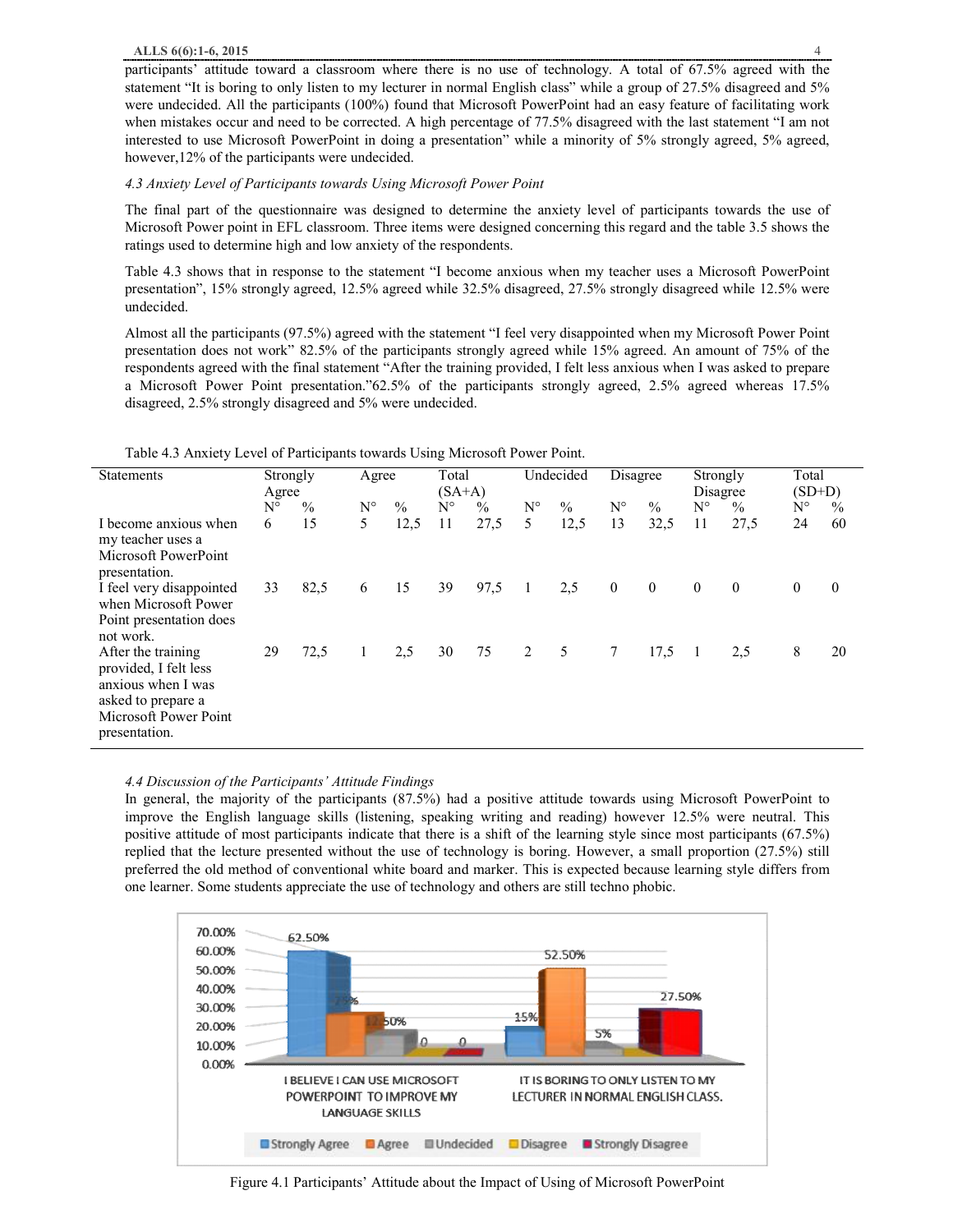### *4.5 Discussion of the Participants' Anxiety Level Findings*

A low anxiety level was noticed among participants when 60% disagreed with the statement, "I become anxious when my teacher uses a Microsoft PowerPoint presentation".

However, there are problems that cause high anxiety for students. One example is when their Microsoft PowerPoint presentation does not work; almost all the respondents (97.5%) were very disappointed when the presentation of the teacher does not work. Participants felt that training could be a factor that can reduce Anxiety since 75% replied that the training provided in the first LMD cycle reduced their anxiety.



Figure 4.2 Level of participants' anxiety towards using Microsoft Power Point

#### *4.6 The Interview Results*

In order to back up the data obtained from the questionnaire, an interview was set out for 10 selected participants among those who completed the questionnaire.

All participants had a positive attitude when they present a work that requires PowerPoint. This may be due to the fact that participants have been used to it since some teachers already rely on this tool. Thus, they became more integrated in technology trend. One participants said "What makes PowerPoint attractive is not the tool itself, but the way it is used and the way its functions are gathered to emphasise on the most important elements of the lecture."

When asked if a PowerPoint presentation makes the respondents feel anxious, most of them said no, because they are motivated to associate technology with English learning. However, four participants replied yes to the same question but the reason of feeling anxious varied from one participant to another. One participant said " Yes, because sometimes there is no interaction between the teacher and learners " while another said:" Yes, because the setting of the tool takes a lot of time and sometimes we waste time while waiting for the teacher to get it set ".

There was unanimity of respondents that Microsoft PowerPoint should be included in education and especially EFL classrooms for various reasons. One interviewee stated "Yes because visual aids help to learn better", another interviewee said: "yes because I can take notes without making mistakes". Another commented: "it includes clear pictures and sounds which helps to memorise the information."

#### **5. Summary of the Results**

This study was aimed to examine the attitude and anxiety of Master 2 students of didactics of English as a foreign language at Djillali Liabes University Sidi Bel Abbes Algeria when Microsoft PowerPoint is used in EFL classroom.

As it was pointed out by Fisher (2003), "PowerPoint has been in existence for many years, it has just begun to spread to schools and ESL classrooms… [and]…the reason for this delay is that technology requires hardware, which is relatively expensive.", it is no longer an excuse for Algerian teachers to avoid using technology in teaching since Algerian universities in general and Sidi Bel Abbes university in particular has already been provided with those tools. Furthermore, there can be also another determining fact shown in this study with the positive attitude of Master 2 students of didactics of English as a foreign language at Djillali Liabes University Sidi Bel Abbes towards the use of Microsoft PowerPoint in EFL classroom.

Given the results of a study conducted by Cobb (2002), it was found that ICT can enhance students' motivation and confidence in using the English language and can assist with language acquisition in ESOL students. It makes sense that the majority of participants showed a positive attitude towards using Microsoft Power Point to improve their English level and also the four language skills (listening, speaking writing and reading). This positive attitude is attributed to the fact that the tools provided by Microsoft PowerPoint facilitate their work and are more helpful in improving their language skills and also their computer skills. Moreover, the use of Microsoft PowerPoint generates a great learning atmosphere, which makes English lessons interesting. If students have positive attitudes towards using Microsoft PowerPoint to learn English, it is remotely inevitable that they will achieve higher proficiency level with the software. Having said this and based on those results, EFL students' attitude is positive when lessons are presented by Microsoft PowerPoint, which confirms the first hypothesis of this study.